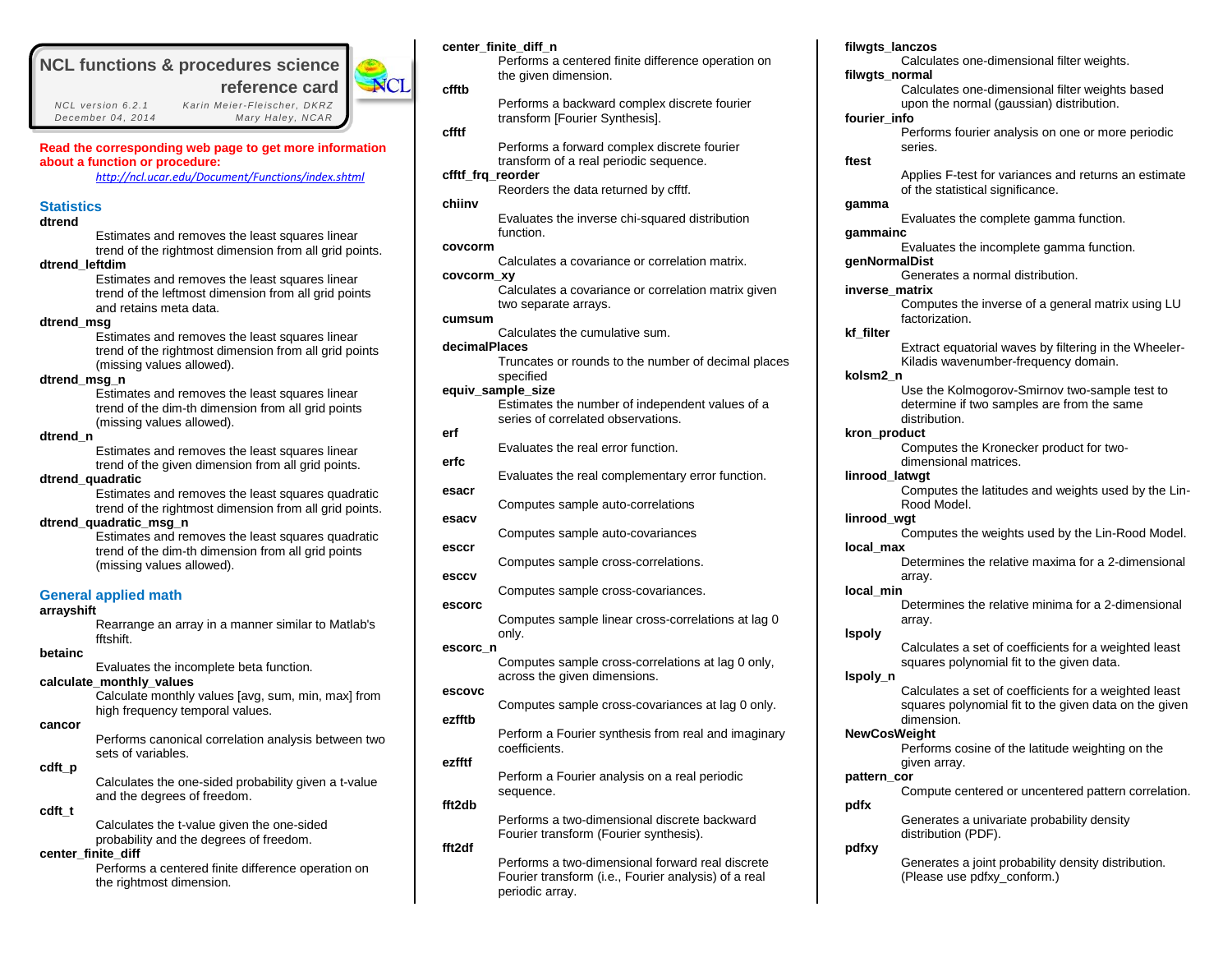### **pdfxy\_bin**

Performs looping necessary to calculate the bivariate (joint) probability distribution (see pdfxy).

### **pdfxy\_conform**

An interface to pdfxy that allows the input arrays to be different sizes.

### **quadroots**

Determine roots of a quadratic equation [ a\*x^2 +  $b*x + c$ ].

## **reg\_multlin**

Performs basic multiple linear regression analysis.

## **reg\_multlin\_stats**

Performs multiple linear regression analysis including confidence estimates and creates an ANOVA table.

#### **regcoef**

Calculates the linear regression coefficient between two variables.

### **regCoef**

Calculates the linear regression coefficient between two variables.

### **regCoef\_n**

Calculates the linear regression coefficient between two variables on the given dimensions.

### **regline**

Calculates the linear regression coefficient between two series.

### **regline\_stats**

Performs simple linear regression including confidence estimates and creates an ANOVA table.

## **rmInsufData**

Sets all instances (i.e. time) of a grid point to missing if a user-prescribed percentage of points is missing.

## **run\_cor**

Calculates a running correlation.

### **runave**

Calculates an unweighted running average on the rightmost dimension.

## **runave\_n**

Calculates an unweighted running average on the given dimension.

## **runave\_n\_Wrap**

Calculates an unweighted running average on the given dimension and retains metadata.

## **runave\_Wrap**

Calculates an unweighted running average on the rightmost dimension and retains metadata.

## **sign\_f90**

Mimic the behavior of fortran-90's sign transfer function.

## **sign\_matlab**

Mimic the behavior of Matlab's sign function.

## **simpeq**

Integrates a sequence of equally spaced points using Simpson's Rule.

## **simpne**

Integrates a sequence of unequally spaced points using Simpson's three-point formula.

## **sindex\_yrmo**

Calculates the Southern Oscillation Index given two

series of year-month values.

## **smth9**

Performs nine point local smoothing on one or more 2D grids.

## **smth9\_Wrap**

Performs nine point local smoothing on one or more 2D grids and retains metadata.

## **snindex\_yrmo**

Calculates the Southern Oscillation Index and the noise index given two series of year-month values.

## **solve\_linsys**

Computes the solution to a real system of linear equations.

## **sparse\_matrix\_mult**

Multiples a sparse matrix with a dense matrix. Function under construction. Calling arguments may change.

### **spcorr**

Computes Spearman rank order correlation coefficient.

## **spcorr\_n**

Computes Spearman rank order correlation coefficient across the given dimension.

## **specx\_anal**

Calculates spectra of a series.

### **specx\_ci**

Calculates the theoretical Markov spectrum and the lower and upper confidence curves.

## **specxy\_anal**

Calculates cross spectra quantities of a series. **SqrtCosWeight**

> Performs square-root of the cosine of the latitude weighting on the given array.

## **sqsort**

Sorts a singly dimensioned arrays of strings.

## **stat2**

Calculates the first two moments of the given input.

## **stat4**

Calculates estimates of the first four moments (mean, variance, skewness, and kurtosis) of the given input.

## **stat\_dispersion**

Computes a number of robust statistics.

## **stat\_medrng**

Calculates median, range, and mid-range of the given input.

## **stat\_trim**

Calculates trimmed estimates of the first two moments of the given input.

## **stddev**

Calculates the sample standard deviation.

## **student\_t**

Calculates the two-tailed probability of the Student-t distribution.

### **taper**

Applies split-cosine-bell tapering to one or more series across the rightmost dimension.

### **taper\_n**

Applies split-cosine-bell tapering to one or more series across the given dimension.

### **trend\_manken\_n**

Mann-Kendall non-parametric test for monotonic trend plus the Theil-Sen robust estimate of linear trend.

### **ttest**

Returns an estimate of the statistical significance and, optionally, the t-values.

## **variance**

Computes an unbiased estimate the variance of all input points.

## **wave\_number\_spc**

Computes the total power spectrum as a function of latitudinal wave number.

### **wavelet**

Calculates the wavelet transform of a time series and significance levels.

## **wavelet\_default**

Calculates the wavelet transform of a time series and significance levels.

## **wgt\_area\_smooth**

dimensional weights.

dimensional weights.

rightmost dimension.

given dimension.

two-dimensional weights.

original order with meta data.

dimension and retains metadata.

weights and retains metadata.

difference between two variables.

Smooths an array of data using a 5-point 2D areaweighted smoothing algorithm.

Calculates the area average of a quantity using two-

### **wgt\_areaave**

**wgt\_areaave2**

**wgt\_arearmse**

**wgt\_arearmse2**

**wgt\_areasum2**

**wgt\_runave\_leftdim**

**wgt\_runave\_n\_Wrap**

**wgt\_runave\_Wrap**

**wgt\_volave**

**wgt\_runave**

**wgt\_runave\_n**

**wgt\_areaave\_Wrap**

Calculates the area average of a quantity using weights.

Calculates the area average of a quantity using

Calculates a weighted area root-mean-square-

Calculates a weighted area root-mean-squaredifference (rmse) between two variables using two-

Calculates the area sum (total) of a quantity using

Calculates a weighted running average across the

Calculates a weighted running average across the

Calculates a weighted running average on the given

Calculates a weighted running average on the rightmost dimension and retains metadata.

Calculate a weighted running average over the leftmost dimenaion (usually, "time") and return in the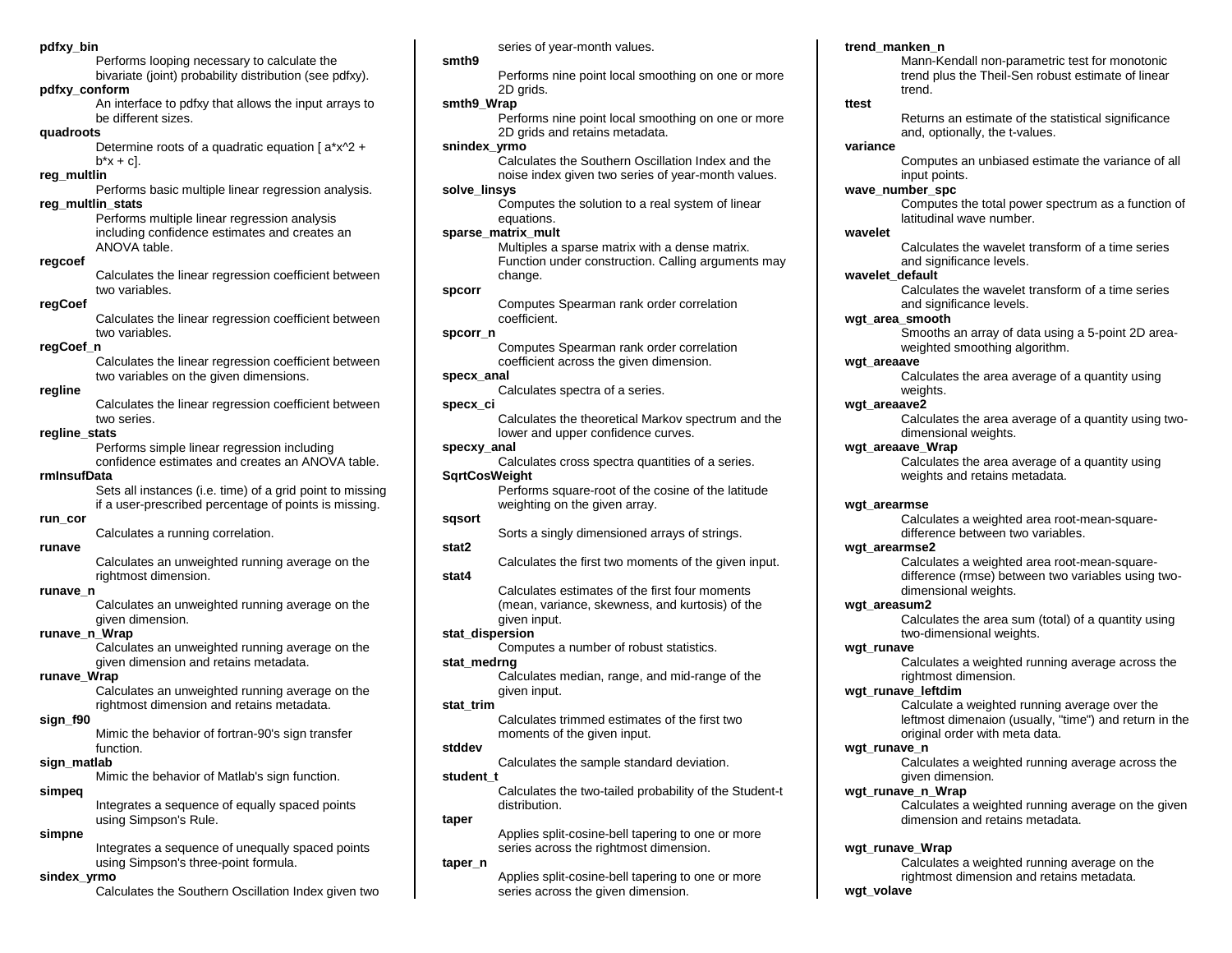Calculates the volume average of a quantity using weights.

### **wgt\_volave\_ccm**

Calculates the volume average of a quantity from the CCM using weights.

### **wgt\_volrmse**

Calculates a weighted volume root-mean-squaredifference between two variables.

## **wgt\_volrmse\_ccm**

Calculates a weighted volume root-mean-squaredifference between two variables from the CCM.

## **wk\_smooth121**

Performs a specialized 1-2-1 filter for Wheeler-Kiladis plots.

## **zonalAve**

Computes a zonal average of the input array

## **Dimension routines**

### **dim\_acumrun\_n**

Calculates individual accumulated sums of sequences ('runs') of a specified length.

## **dim\_avg**

Computes the average of a variable's rightmost dimension at all other dimensions.

### **dim\_avg\_n**

Computes the average of a variable's given dimension(s) at all other dimensions.

## **dim\_avg\_n\_Wrap**

Computes the average of a variable's given dimensions at all other dimensions and retains metadata.

### **dim\_avg\_wgt**

Computes the weighted average of a variable's rightmost dimension at all other dimensions.

### **dim\_avg\_wgt\_n**

Computes the weighted average of a variable's given dimension at all other dimensions.

### **dim\_avg\_wgt\_n\_Wrap**

Computes the weighted average of a variable's given dimension at all other dimensions and retains metadata.

## **dim\_avg\_wgt\_Wrap**

Computes the weighted average of a variable's rightmost dimension at all other dimensions and retains metadata.

## **dim\_avg\_Wrap**

Computes the average of a variable's rightmost dimension at all other dimensions and retains metadata.

### **dim\_cumsum**

Calculates the cumulative sum along the rightmost dimension.

## **dim\_cumsum\_n**

Calculates the cumulative sum along the given dimension(s).

## **dim\_cumsum\_n\_Wrap**

Calculates the cumulative sum along the given dimension(s) and retains meta data.

## **dim\_cumsum\_Wrap**

Calculates the cumulative sum along the rightmost

dimension and retains meta data.

## **dim\_gamfit\_n**

Fit data to the two parameter gamma distribution. **dim\_max** 

Finds the maximum of a variable's rightmost dimension at all other dimensions.

## **dim\_max\_n**

Finds the maximum of a variable's given dimensions at all other dimensions.

### **dim\_max\_n\_Wrap**

Computes the maximum of a variable's given dimensions at all other dimensions and retains metadata.

#### **dim\_median**

Computes the median of a variable's rightmost dimension at all other dimensions.

## **dim\_median\_n**

Computes the median of a variable's given dimensions at all other dimensions.

## **dim\_min**

Finds the minimum of a variable's rightmost dimension at all other dimensions.

### **dim\_min\_n**

Finds the minimum of a variable's given dimensions at all other dimensions.

## **dim\_min\_n\_Wrap**

Computes the minimum of a variable's given dimensions at all other dimensions and retains metadata.

### **dim\_num**

Calculates the number of True values of a variable's rightmost dimension at all other dimensions.

## **dim\_num\_n**

Calculates the number of True values of a variable's given dimensions at all other dimensions.

## **dim\_numrun\_n**

Counts the number of "runs" (sequences) within a series containing zeros and ones.

### **dim\_pqsort**

Computes the permutation vector generated by sorting the n - 1th (rightmost) dimension.

## **dim\_pqsort\_n**

Computes the permutation vector generated by sorting the given dimension.

## **dim\_product**

Computes the product of a variable's rightmost dimension at all other dimensions.

## **dim\_product\_n**

Computes the product of a variable's given dimension(s) at all other dimensions.

### **dim\_rmsd**

Computes the root-mean-square-difference between two variables' rightmost dimension at all other dimensions.

## **dim\_rmsd\_n**

Computes the root-mean-square-difference between two variables' given dimensions at all other dimensions.

### **dim\_rmsd\_n\_Wrap**

Computes the root-mean-square-difference between

two variables' given dimensions at all other dimensions.

### **dim\_rmsd\_Wrap**

Computes the root-mean-square-difference between two variables' rightmost dimension at all other dimensions.

### **dim\_rmvmean**

Calculates and removes the mean of the (rightmost) dimension at all other dimensions.

### **dim\_rmvmean\_n**

Calculates and removes the mean of the given dimension(s) at all other dimensions.

### **dim\_rmvmean\_n\_Wrap**

Calculates and removes the mean of the given dimensions at all other dimensions and retains metadata.

## **dim\_rmvmean\_Wrap**

Calculates and removes the mean of the (rightmost) dimension at all other dimensions and retains metadata.

### **dim\_rmvmed**

Calculates and removes the median of the (rightmost) dimension at all other dimensions.

## **dim\_rmvmed\_n**

Calculates and removes the median of the given dimension(s) at all other dimensions.

### **dim\_rmvmed\_n\_Wrap**

Calculates and removes the median of the given dimensions at all other dimensions and retains metadata.

### **dim\_rmvmed\_Wrap**

Calculates and removes the median of the (rightmost) dimension at all other dimensions and retains metadata.

### **dim\_standardize**

Calculates standardized anomalies of the rightmost dimension at all other dimensions.

### **dim\_standardize\_n**

Calculates standardized anomalies of the given dimension(s) at all other dimensions.

dimensions at all other dimensions and retains

Calculates standardized anomalies of the rightmost dimension at all other dimensions and retains

Computes the first four moments (average, variance, skewness, and kurtosis) of the rightmost dimension

Computes the first four moments (average, variance, skewness, and kurtosis) of the given dimension(s)

Computes the population standard deviation of a variable's rightmost dimension at all other

### **dim\_standardize\_n\_Wrap** Calculates standardized anomalies of the given

metadata. **dim\_standardize\_Wrap**

metadata.

dimensions.

for all other dimensions.

for all other dimensions.

**dim\_stat4**

**dim\_stat4\_n**

**dim\_stddev**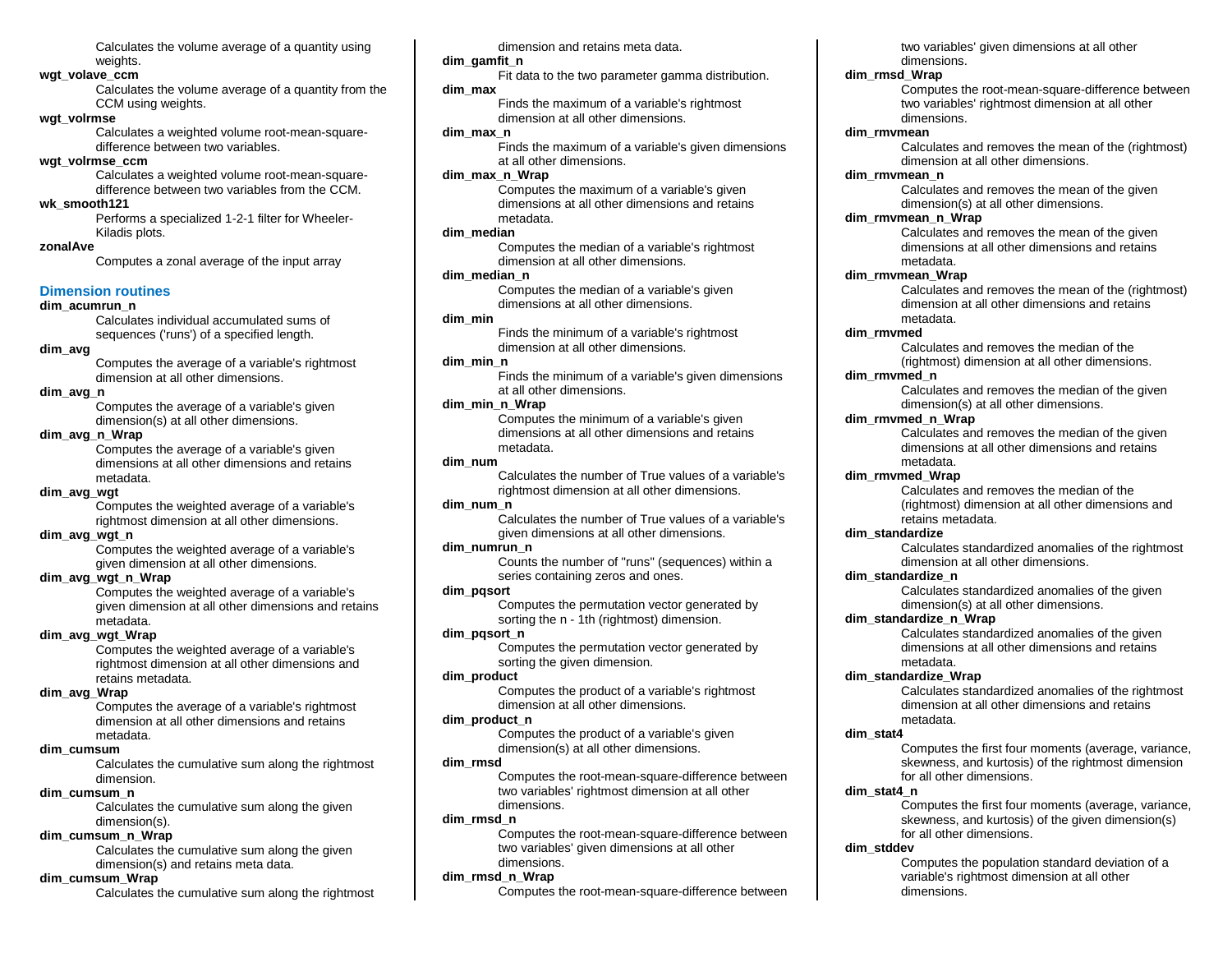### **dim\_stddev\_n**

Computes the population standard deviation of a variable's given dimension(s) at all other dimensions.

## **dim\_stddev\_n\_Wrap**

Computes the population standard deviation of a variable's given dimension(s) at all other dimensions and retains metadata.

## **dim\_stddev\_Wrap**

Computes the population standard deviation of a variable's rightmost dimension at all other dimensions and retains metadata.

### **dim\_sum**

Computes the arithmetic sum of a variable's rightmost dimension at all other dimensions.

### **dim\_sum\_n**

Computes the arithmetic sum of a variable's given dimension(s) at all other dimensions.

## **dim\_sum\_n\_Wrap**

Computes the arithmetic sum of a variable's given dimensions at all other dimensions and retains metadata.

## **dim\_sum\_wgt**

Computes the weighted sum of a variable's rightmost dimension at all other dimensions.

## **dim\_sum\_wgt\_n**

Computes the weighted sum of a variable's given dimension at all other dimensions.

### **dim\_sum\_wgt\_n\_Wrap**

Computes the weighted sum of a variable's given dimension at all other dimensions and retains metadata.

## **dim\_sum\_wgt\_Wrap**

Computes the weighted sum of a variable's rightmost dimension at all other dimensions and retains metadata.

## **dim\_sum\_Wrap**

Computes the arithmetic sum of a variable's rightmost dimension at all other dimensions and retains metadata.

## **dim\_variance**

Computes the unbiased estimates of the variance of a variable's rightmost dimension.

## **dim\_variance\_n**

Computes the unbiased estimates of the variance of a variable's given dimension(s) at all other dimensions.

## **dim\_variance\_n\_Wrap**

Computes unbiased estimates of the variance of a variable's given dimension(s) at all other dimensions and retains metadata.

### **dim\_variance\_Wrap**

Computes unbiased estimates of the variance of a variable's rightmost dimension at all other dimensions and retains metadata.

## **Cumulative distribution functions**

## **cdfbin\_p**

Calculates the binomial density of a cumulative

distribution function.

## **cdfbin\_pr**

Calculates the probability of success of each trial of a cumulative distribution function.

## **cdfbin\_s**

Calculates the number of successes of a cumulative distribution function.

## **cdfbin\_xn**

Calculates the number of binomial trials of a cumulative distribution function.

## **cdfchi\_p**

Calculates the integral of a cumulative chi-square distribution function.

## **cdfchi\_x**

Calculates the upper limit of integration of a cumulative chi-square distribution function.

## **cdfgam\_p**

Calculates the integral of a cumulative gamma distribution function.

## **cdfgam\_x**

Calculates the upper limit of integration of a cumulative gamma distribution function.

### **cdfnor\_p**

Calculates the integral of a cumulative normal distribution function.

### **cdfnor\_x**

Calculates the upper limit of integration of a cumulative normal distribution function.

## **Empirical orthogonal functions**

## **eof2data**

Reconstructs a data set from EOFs and EOF time series.

## **eofcor**

Calculates empirical orthogonal functions via a correlation matrix (NCL's original function).

## **eofcor\_ts**

Calculates the time series of the amplitudes associated with each eigenvalue in an EOF which was calculated using a correlation matrix.

## **eofcor\_Wrap**

Calculates empirical orthogonal functions and retains meta data. (NCL's original function).

## **eofcov**

Calculates empirical orthogonal functions via a covariance matrix (original version).

### **eofcov\_ts**

Calculates the time series of the amplitudes associated with each eigenvalue in an EOF which was calculated using a covariance matrix.

## **eofcov\_Wrap**

Calculates empirical orthogonal functions and retains meta data. (NCL's original EOF function).

## **eofunc**

Compute empirical orthogonal functions (EOFs, aka: Principal Component Analysis).

### **eofunc\_ts**

Calculates the time series of the amplitudes associated with each eigenvalue in an EOF.

## **eofunc\_ts\_Wrap**

Calculates the time series of the amplitudes associated with each eigenvalue in an EOF and retains metadata.

## **eofunc\_varimax**

Rotates EOFs using the using Kaiser row normalization and the varimax criterion.

## **eofunc\_varimax\_reorder**

Reorder the results returned by eof\_varimax into descending order by percent variance explained.

## **eofunc\_varimax\_Wrap**

Rotates EOFs using the using Kaiser row normalization and the varimax criterion and retains metadata.

## **eofunc\_Wrap**

Computes empirical orthogonal functions (aka: Principal Component Analysis, Eigen Analysis) and retains metadata.

## **Group creators and query**

### **filegrpdef**

Defines a list of group (names), for a supported file, or group.

### **getfilegrpnames**

Returns an array of file group names in the specified supported file.

## **Interpolation**

## **area\_conserve\_remap**

Performs areal conservative remapping from one rectilinear grid to another.

### **area\_conserve\_remap\_Wrap**

Performs areal conservative remapping from one rectilinear grid to another and preserves meta data.

## **area\_hi2lores**

Interpolates from high resolution rectilinear grids to low resolution recitlinear grids using local area averaging.

## **area\_hi2lores\_Wrap**

Interpolates from high resolution rectilinear grids to low resolution rectilinear grids using local area averaging. (retains meta data)

## **bin\_avg**

Calculates gridded binned averages and counts onto a rectilinear grid using randomly spaced data.

## **csa1**

Calculates an approximating cubic spline for the input data, one 1-dimensional section at a time.

Calculates an approximating cubic spline for the input data, one 1-dimensional section at a time.

Calculates an approximating cubic spline for the input data, one 1-dimensional section at a time.

Calculates an approximating cubic spline for the input data, one 1-dimensional section at a time.

Calculates an approximating cubic spline for the input data, one 1-dimensional section at a time.

## **csa1d**

**csa1s**

**csa1x**

**csa1xd**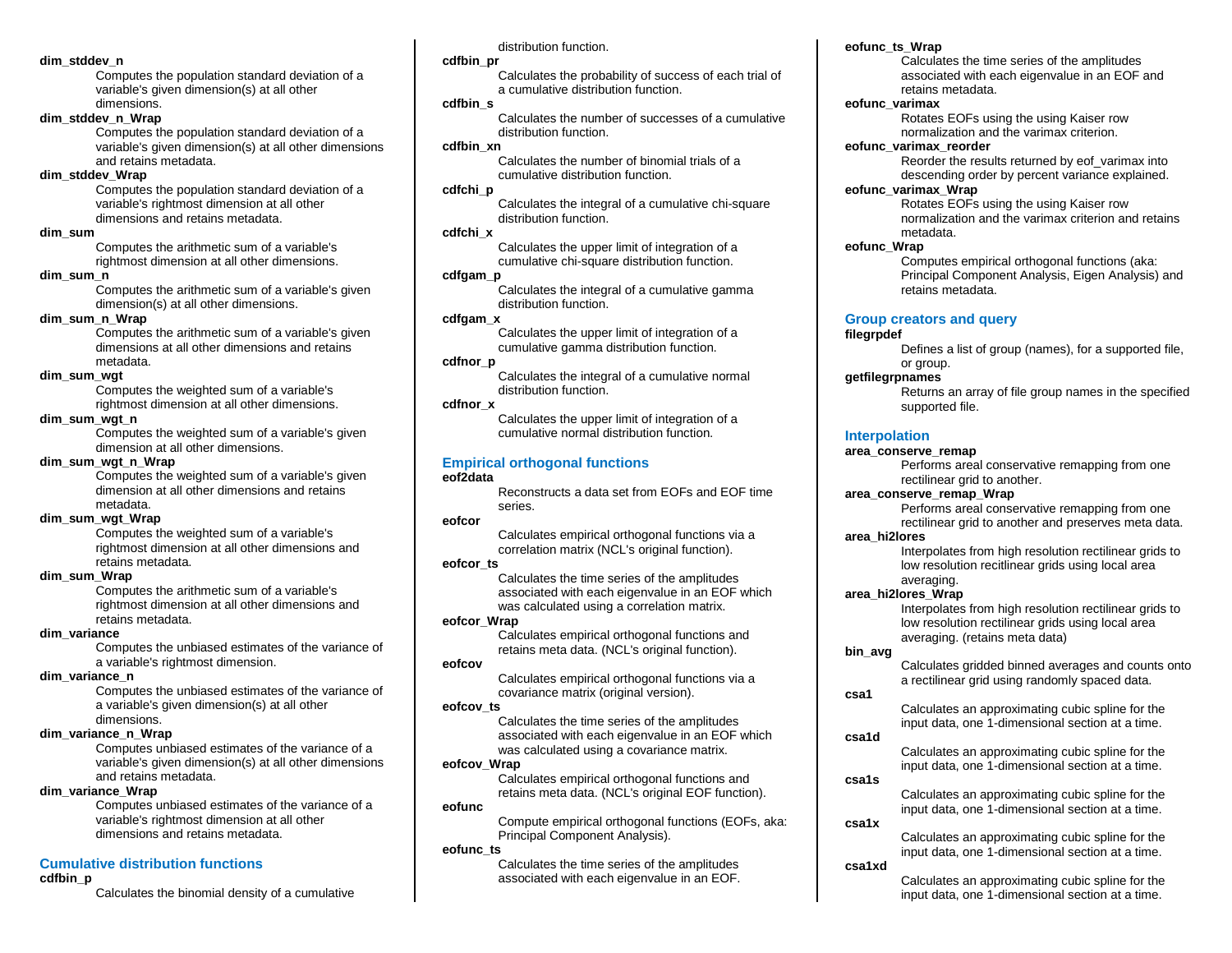|  | csa1xs  |                                                                                                      |
|--|---------|------------------------------------------------------------------------------------------------------|
|  |         | Calculates an approximating cubic spline for the<br>input data, one 1-dimensional section at a time. |
|  | csa2    | Calculates an approximating cubic spline for two-<br>dimensional input data.                         |
|  | csa2d   | Calculates an approximating cubic spline for two-<br>dimensional input data.                         |
|  | csa2l   | Calculates an approximating cubic spline for two-<br>dimensional input data.                         |
|  | csa2ld  | Calculates an approximating cubic spline for two-<br>dimensional input data.                         |
|  | csa2ls  | Calculates an approximating cubic spline for two-                                                    |
|  | csa2lx  | dimensional input data.<br>Calculates an approximating cubic spline for two-                         |
|  | csa2lxd | dimensional input data.<br>Calculates an approximating cubic spline for two-                         |
|  | csa2lxs | dimensional input data.                                                                              |
|  | csa2s   | Calculates an approximating cubic spline for two-<br>dimensional input data.                         |
|  | csa2x   | Calculates an approximating cubic spline for two-<br>dimensional input data.                         |
|  | csa2xd  | Calculates an approximating cubic spline for two-<br>dimensional input data.                         |
|  |         | Calculates an approximating cubic spline for two-<br>dimensional input data.                         |
|  | csa2xs  | Calculates an approximating cubic spline for two-<br>dimensional input data.                         |
|  | csa3    | Calculates an approximating cubic spline for three-<br>dimensional input data.                       |
|  | csa3d   | Calculates an approximating cubic spline for three-<br>dimensional input data.                       |
|  | csa3l   | Calculates an approximating cubic spline for three-                                                  |
|  | csa3ld  | dimensional input data.<br>Calculates an approximating cubic spline for three-                       |
|  | csa3ls  | dimensional input data.<br>Calculates an approximating cubic spline for three-                       |
|  |         | dimensional input data.                                                                              |

**csa3lx**

Calculates an approximating cubic spline for threedimensional input data.

## **csa3lxd**

Calculates an approximating cubic spline for threedimensional input data.

### **csa3lxs**

**ESMF\_regrid**

Calculates an approximating cubic spline for threedimensional input data. **csa3s** Calculates an approximating cubic spline for threedimensional input data. **csa3x** Calculates an approximating cubic spline for threedimensional input data. **csa3xd** Calculates an approximating cubic spline for threedimensional input data. **csa3xs** Calculates an approximating cubic spline for threedimensional input data. **csc2s** Converts Cartesian coordinates on a unit sphere to spherical coordinates (lat/lon). **csgetp** Retrieves control parameters for Cssgrid routines. **css2c** Converts spherical coordinates (lat/lon) to Cartesian coordinates on a unit sphere. **cssetp** Sets control parameters for Cssgrid routines. **cssgrid** Uses tension splines to interpolate unstructured (randomly-spaced) data on a unit sphere to data values on a rectilinear grid. **cssgrid\_Wrap** Uses tension splines to interpolate unstructrued (randomly-spaced) data on a unit sphere to data values on a rectilinear grid (retains metadata). **csstri** Calculates a Delaunay triangulation of data randomly positioned on the surface of a sphere. **csvoro** Determines Voronoi polygons for data randomly positioned on a sphere and returns vertices for the one surrounding a specified input point. **curvilinear\_to\_SCRIP** Writes the description of a curvilinear grid to a SCRIP file. **dsgetp** Gets parameters for Dsgrid routines. **dsgrid2** Interpolates data from an unstructured (randomlyspaced) grid to a rectilinear grid using inverse distance weighted interpolation. **dsgrid3** Interpolates float data from an unstructured (randomly-spaced) grid to a 3D grid using inverse distance weighted interpolation. **dspnt2** Interpolates 2-D data at specified points. **dspnt3** Interpolates 3-D data at specified points. **dssetp** Sets parameters for Dsgrid routines.

Regrids data from one lat/lon grid to another, using ESMF software. **ESMF\_regrid\_gen\_weights** Writes a weight file using the offline ESMF weight generator. **ESMF\_regrid\_with\_weights** Using the provided weight file, regrids data from one lat/lon grid to another. Calculates an interpolatory spline through a sequence of functional values. Calculates the derivatives of an interpolatory spline under tension. Calculates integrals of an interpolatory spline under tension between two user-specified limits. Calculates an interpolatory spline under tension through a sequence of functional values for a periodic function. Calculates an integral of an interpolatory spline between two specified points. **ftcurvps** Calculates a smoothing spline. Calculates a smoothing spline. Retrieves control parameters for Fitgrid routines. Calculates an interpolatory spline for parametric curves. Calculates an interpolatory spline for parametric curves; it also calculates first and second derivatives of the interpolatory spline.

### **ftkurvp**

**ftcurv**

**ftcurvd**

**ftcurvi**

**ftcurvp**

**ftcurvpi**

**ftcurvs**

**ftgetp**

**ftkurv**

**ftkurvd**

Calculates an interpolatory spline under tension through a sequence of points in the plane forming a closed curve.

#### **ftkurvpd**

Calculates an interpolatory spline for closed parametric curves; it also calculates first and second derivatives of the interpolatory spline.

#### **ftsetp**

**int2p**

Sets control parameters for Fitgrid routines.

**idsfft**

Interpolates 2D random data.

Interpolates pressure levels to a different set of pressure levels.

**int2p\_n**

Interpolates pressure levels to a different set of pressure levels on the given dimension.

### **int2p\_n\_Wrap**

Interpolates pressure levels to a different set of pressure levels and returns meta data.

### **int2p\_Wrap**

Interpolates pressure levels to a different set of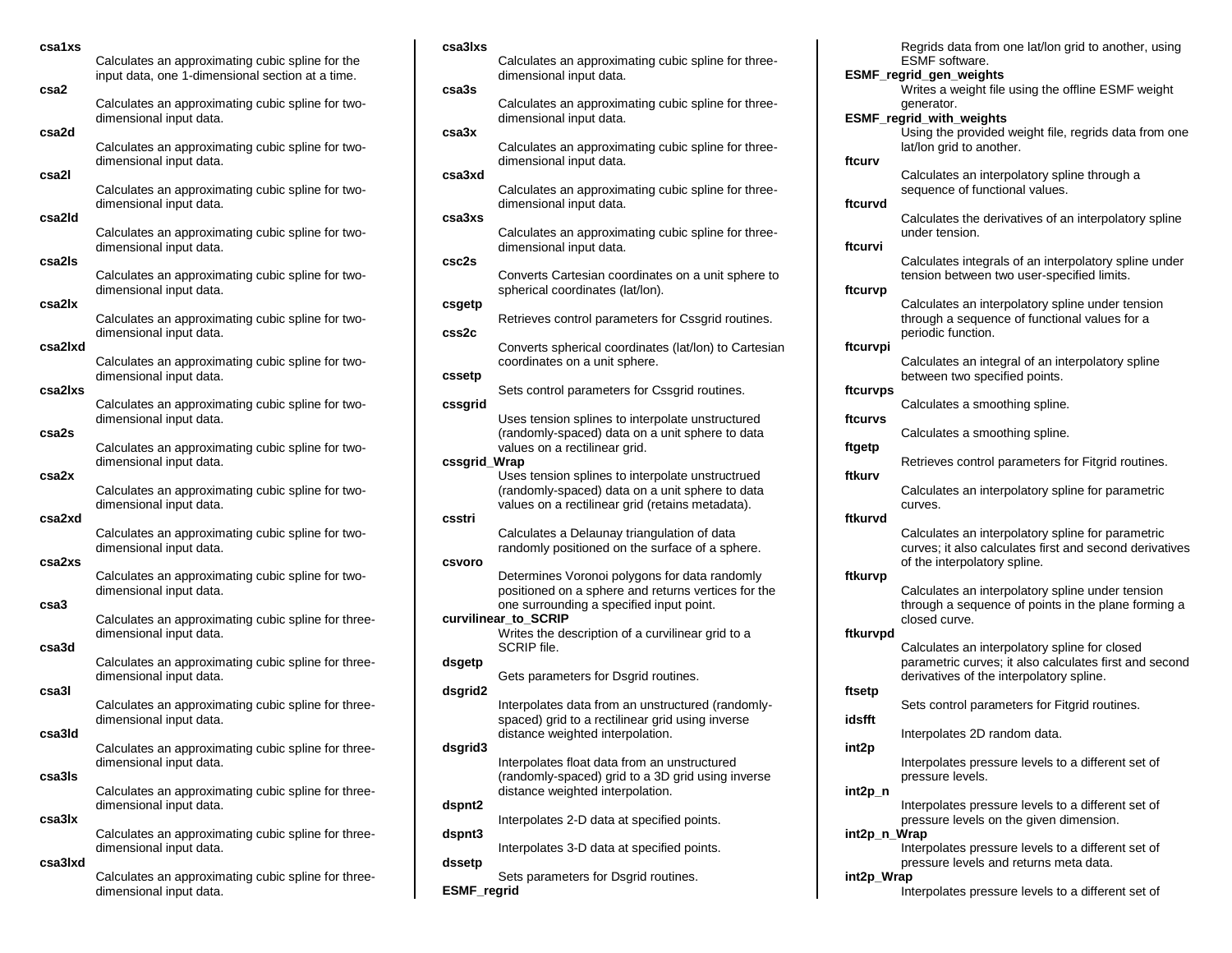pressure levels and returns meta data.

### **latlon\_to\_SCRIP**

Writes the description of a lat/lon grid to a SCRIP file.

### **linint1**

Interpolates from one series to another using piecewise linear interpolation across the rightmost dimension.

## **linint1\_n**

Interpolates from one series to another using piecewise linear interpolation across the given dimension.

## **linint1\_n\_Wrap**

Interpolates from one series to another using piecewise linear interpolation across the given dimension, and retains metadata.

## **linint1\_Wrap**

Interpolates from one series to another using piecewise linear interpolation, and retains metadata.

## **linint2**

Interpolates from a rectilinear grid to another rectilinear grid using bilinear interpolation.

### **linint2\_points**

Interpolates from a rectilinear grid to an unstructured grid using bilinear interpolation.

## **linmsg**

Linearly interpolates to fill in missing values.

## **linmsg\_n**

Linearly interpolates to fill in missing values, given the dimension to do the interpolation across.

## **natgrid**

Interpolates data from an unstructured (randomly spaced) grid to a rectilinear grid using natural neighbor interpolation.

## **natgrid\_Wrap**

Interpolates data from an unstructured (randomlyspaced) grid to a rectilinear grid using natural neighbor interpolation and retains metadata.

## **nngetaspectd**

Retrieves an aspect at a specified coordinate position.

### **nngetaspects**

Retrieves an aspect at a specified coordinate position.

## **nngetp**

Retrieves control parameters for Natgrid routines.

## **nngetsloped**

Retrieves a slope at a specified coordinate position.

## **nngetslopes**

Retrieves a slope at a specified coordinate position.

## **nngetwts**

Retrieves natural neighbors and weights for the function values at those neighbors.

### **nngetwtsd**

Retrieves natural neighbors and weights for the function values at those neighbors.

## **nnpnt**

Interpolates from 2D random data to get values at a specified set of points.

### **nnpntend**

Terminates interpolation from 2D random data to get values at a specified set of points.

### **nnpntendd**

Terminates interpolation from 2D random data to get values at a specified set of points.

## **nnpntinit**

Initializes internal quantities, for given input data, to allow subsequent nnpnt calls to interpolate at specified points.

## **nnpntinitd**

Initializes internal quantities, for given input data, to allow subsequent nnpntd calls to interpolate at specified points.

### **nnpntinits**

Initializes internal quantities, for given input data, to allow subsequent nnpnts calls to interpolate at specified points.

### **nnsetp**

Sets control parameters for Natgrid routines. **obj\_anal\_ic**

Iterative improvement objective analysis.

## **obj\_anal\_ic\_deprecated**

Iterative correction objective analysis (Cressman, Barnes).

## **obj\_anal\_ic\_Wrap**

Iterative improvement objective analysis and returns meta data.

## **poisson\_grid\_fill**

Replaces all missing (\_FillValue) values in a grid with values derived from solving Poisson's equation via relaxation.

### **rcm2points**

Interpolates data on a curvilinear grid (i.e. RCM, WRF, NARR) to an unstructured grid.

## **rcm2rgrid**

Interpolates data on a curvilinear grid (i.e. RCM, WRF, NARR) to a rectilinear grid.

## **rectilinear\_to\_SCRIP**

Writes the description of a rectilinear grid to a SCRIP file.

## **rgrid2rcm**

Interpolates data on a rectilinear lat/lon grid to a curvilinear grid like those used by the RCM, WRF and NARR models/datasets.

## **shgetnp**

Finds the nearest point, or points (in a specified set of points), to a given point in 3-space.

## **shgetp**

Retrieves control parameters for Shgrid routines.

## **shgrid**

Interpolates data from an unstructured grid to a grid in 3-space.

### **shsetp**

Sets control parameters for Shgrid routines.

## **sigma2hybrid**

Interpolates from sigma to hybrid coordinates. **trop\_wmo**

Determines the level of the thermal tropopause.

## **unstructured\_to\_ESMF**

Writes the description of an unstructured grid to an ESMF file.

## **wrf\_interp\_1d**

Linearly interpolates a one-dimensional variable in the vertical.

## **wrf\_interp\_2d\_xy**

Extracts a cross section from a given input field.

## **wrf\_interp\_3d\_z**

Interpolates to a specified pressure/height level.

## **wrf\_user\_intrp2d**

Interpolates ARW WRF 2D model data along a give line.

## **wrf\_user\_intrp3d**

Interpolates ARW WRF model data vertically or horizontally.

## **wrf\_user\_unstagger**

Unstaggers an input variable along a specified dimension

## **Random number generators**

## **generate\_2d\_array**

Generates a "nice" 2D array of pseudo random data, especially for use in 2D graphics.

## **generate\_resample\_indices**

Generate indices (subscripts) for resampling: with and without replacement.

## **generate\_sample\_indices**

Generate indices (subscripts) for resampling: with and without replacement.

Generates random numbers using a chi-squared

Generates random numbers using a gamma

Generates random numbers using a normal

Establishes a seed for the rand function.

rectilinear grid to another.

Sets initial seeds for random number generators.

Generates random numbers using a uniform range

Performs areal conservative remapping from one

Performs areal conservative remapping from one rectilinear grid to another and preserves meta data.

Interpolates from high resolution rectilinear grids to

Generates a pseudo random number.

### **generate\_unique\_indices** Generate unique random indices (subscripts).

distribution.

distribution.

distribution.

distribution.

**area\_conserve\_remap\_Wrap**

**rand**

**random\_chi**

**random\_gamma**

**random\_normal**

**random\_setallseed**

**random\_uniform**

**Regridding**

**area\_hi2lores**

**area\_conserve\_remap**

**srand**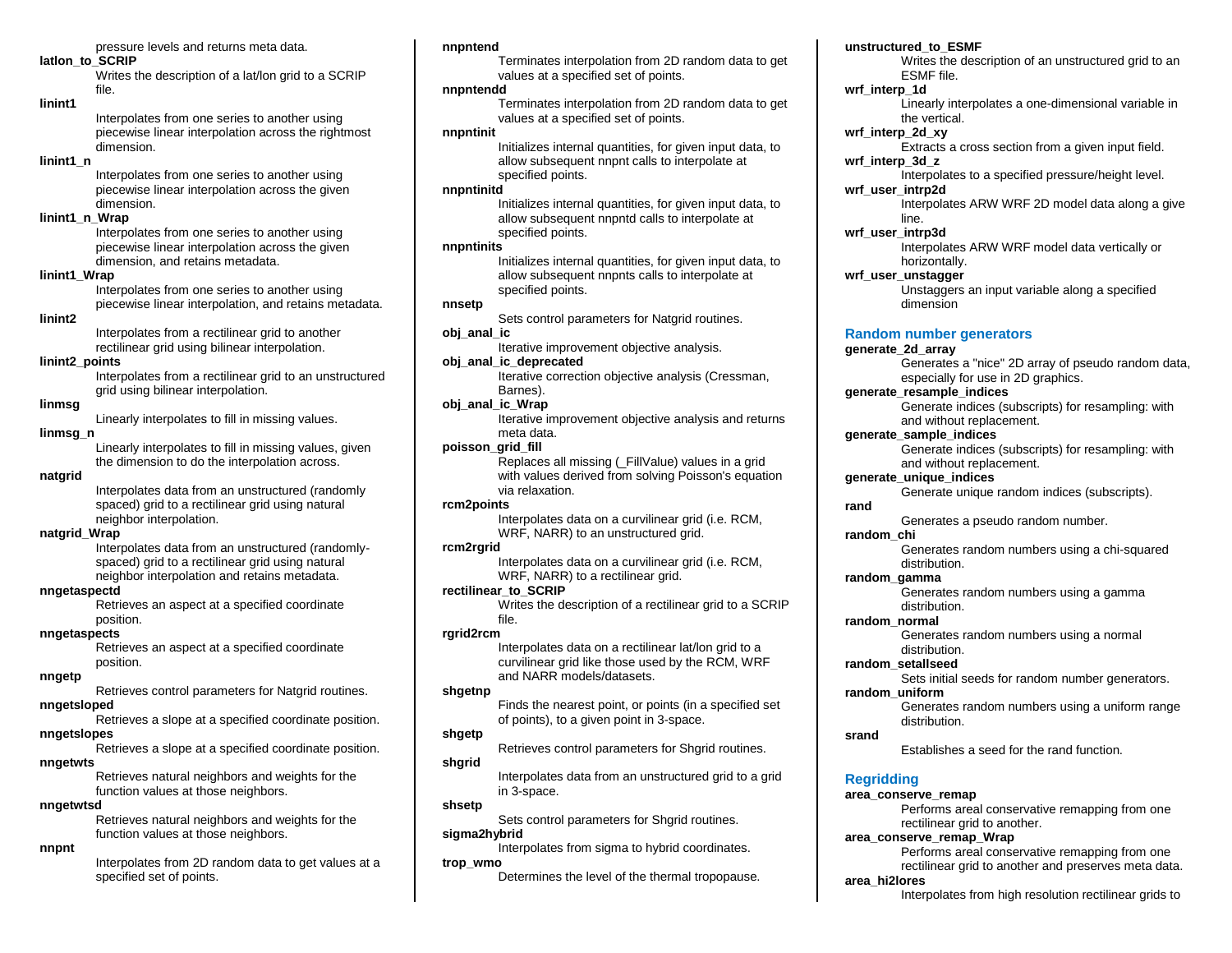low resolution recitlinear grids using local area averaging.

## **area\_hi2lores\_Wrap**

Interpolates from high resolution rectilinear grids to low resolution rectilinear grids using local area averaging. (retains meta data)

### **bin\_avg**

Calculates gridded binned averages and counts onto a rectilinear grid using randomly spaced data.

## **curvilinear\_to\_SCRIP**

Writes the description of a curvilinear grid to a SCRIP file.

## **ESMF\_regrid**

Regrids data from one lat/lon grid to another, using ESMF software.

### **ESMF\_regrid\_gen\_weights**

Writes a weight file using the offline ESMF weight generator.

#### **ESMF\_regrid\_with\_weights**

Using the provided weight file, regrids data from one lat/lon grid to another.

## **f2fosh**

Interpolates a scalar quantity from a fixed grid (including pole points) to a fixed-offset grid.

## **f2fosh\_Wrap**

Interpolates a scalar quantity from a fixed grid (including pole points) to a fixed-offset grid (retains metadata).

## **f2foshv**

Interpolates a vector quantity on a fixed grid (including pole points) to a fixed-offset grid.

## **f2foshv\_Wrap**

Interpolates a vector quantity on a fixed grid (including pole points) to a fixed-offset grid (retains metadata).

## **f2fsh**

Interpolates a scalar quantity from one fixed grid to another.

#### **f2fsh\_Wrap**

Interpolates a scalar quantity from one fixed grid to another (retains metadata).

## **f2fshv**

Interpolates a vector quantity from one fixed grid to another.

### **f2fshv\_Wrap**

Interpolates a vector quantity from one fixed grid to another (retains metadata).

### **f2gsh**

Interpolates a scalar quantity from a fixed grid to a Gaussian grid (with optional truncation).

### **f2gsh\_Wrap**

Interpolates a scalar quantity from a fixed grid to a Gaussian grid (with optional truncation) (retains metadata).

## **f2gshv**

Interpolates a vector quantity on a fixed grid to a Gaussian grid (optional truncation).

### **f2gshv\_Wrap**

Interpolates a vector quantity on a fixed grid to a Gaussian grid (optional truncation) (retains

metadata).

#### **fo2fsh**

Interpolates a scalar quantity from a fixed-offset grid to a fixed grid.

### **fo2fsh\_Wrap**

Interpolates a scalar quantity from a fixed-offset grid to a fixed grid (retains metadata).

## **fo2fshv**

Interpolates a vector quantity from a fixed-offset grid to a fixed grid.

## **fo2fshv\_Wrap**

Interpolates a vector quantity from a fixed-offset grid to a fixed grid (retains metadata).

### **ftsurf**

Calculates an interpolatory surface passing through a rectangular grid of function values.

## **g2fsh**

Interpolates a scalar quantity from a Gaussian grid to a fixed grid.

### **g2fsh\_Wrap**

Interpolates a scalar quantity from a Gaussian grid to a fixed grid (retains metadata).

### **g2fshv**

Interpolates a vector quantity from a Gaussian grid to a fixed grid.

### **g2fshv\_Wrap**

Interpolates a vector quantity from a Gaussian grid to a fixed grid (retains metadata).

### **g2gsh**

Interpolates a scalar quantity from one Gaussian grid to another (with optional truncation).

### **g2gsh\_Wrap**

Interpolates a scalar quantity from one Gaussian grid to another (with optional truncation) (retains metadata).

### **g2gshv**

Interpolates a vector quantity from one Gaussian to another (optional truncation).

## **g2gshv\_Wrap**

Interpolates a vector quantity from one Gaussian to another (optional truncation) (retains metadata).

## **latlon\_to\_SCRIP**

Writes the description of a lat/lon grid to a SCRIP file.

### **linint2**

Interpolates from a rectilinear grid to another rectilinear grid using bilinear interpolation.

### **linint2\_points**

Interpolates from a rectilinear grid to an unstructured grid using bilinear interpolation.

### **linint2\_points\_Wrap**

Interpolates from a rectilinear grid to an unstructured grid using bilinear interpolation, and retains metadata.

### **linint2\_Wrap**

Interpolates from a rectilinear grid to another rectilinear grid using bilinear interpolation, and retains metadata.

#### **obj\_anal\_ic**

Iterative improvement objective analysis.

### **obj\_anal\_ic\_deprecated**

Iterative correction objective analysis (Cressman, Barnes).

#### **obj\_anal\_ic\_Wrap**

Iterative improvement objective analysis and returns meta data.

### **poisson\_grid\_fill**

Replaces all missing (\_FillValue) values in a grid with values derived from solving Poisson's equation via relaxation.

#### **pop\_remap**

Regrids a POP ocean model grid to another grid. **PopLatLon**

Regrids a scalar variable on a POP grid to a lat/lon grid or vice-versa.

#### **PopLatLonV**

Converts vectors on a POP grid to a lat/lon grid and vice-versa.

### **rcm2points**

Interpolates data on a curvilinear grid (i.e. RCM, WRF, NARR) to an unstructured grid.

## **rcm2points\_Wrap**

Interpolates data on a curvilinear grid (i.e. RCM, WRF, NARR) to an unstructured grid and retains metadata.

### **rcm2rgrid**

Interpolates data on a curvilinear grid (i.e. RCM, WRF, NARR) to a rectilinear grid.

### **rcm2rgrid\_Wrap**

Interpolates data on a curvilinear grid (i.e. RCM, WRF, NARR) to a rectilinear grid and retains metadata.

### **rectilinear\_to\_SCRIP**

Writes the description of a rectilinear grid to a SCRIP file.

### **rgrid2rcm**

**triple2grid**

**triple2grid2d**

**RIP wrf\_cape\_2d**

**triple2grid\_Wrap**

metadata. **unstructured\_to\_ESMF**

ESMF file.

Interpolates data on a rectilinear lat/lon grid to a curvilinear grid like those used by the RCM, WRF and NARR models/datasets.

Interpolates data on a rectilinear lat/lon grid to a curvilinear grid like those used by the RCM, WRF and NARR models/datasets and retains metadata.

Places unstructured (randomly-spaced) data onto the nearest locations of a rectilinear grid.

Places unstructured (randomly-spaced) data onto the nearest locations of a curvilinear grid.

Places unstructured (randomly-spaced) data onto the nearest locations of a rectilinear grid and retains

Writes the description of an unstructured grid to an

Computes maximum convective available potential

### **rgrid2rcm\_Wrap**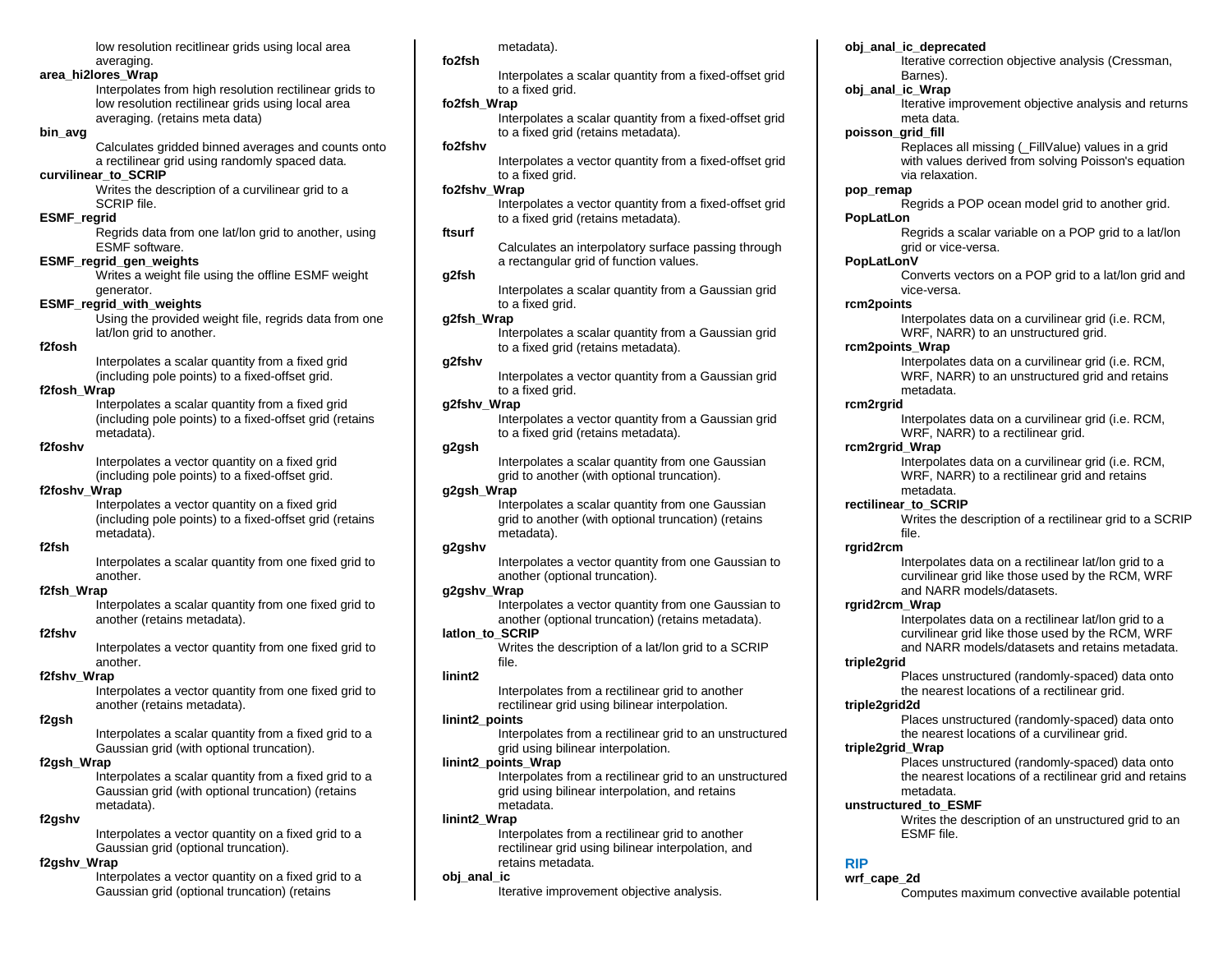energy (CAPE), maximum convective inhibition (CIN), lifted condensation level (LCL), and level of free convection (LFC).

#### **wrf\_cape\_3d**

Computes convective available potential energy (CAPE) and convective inhibition (CIN).

### **Singular value decomposition**

#### **dgeevx\_lapack**

Given a square (N,N) real nonsymmetric matrix, compute the eigenvalues and, optionally, the left and/or right eigenvectors via the LAPACK subroutine dgeevx.

### **svd\_lapack**

Calculates the singular value decomposition of a general rectangular matrix.

#### **svdcov**

Uses singular value decomposition and returns the left and right homogeneous and heterogeneous arrays associated with the two input datasets.

### **svdcov\_sv**

Uses singular value decomposition to return the left and right singular vectors associated with the two input datasets.

#### **svdstd**

Uses singular value decomposition and returns the left and right homogeneous and heterogeneous arrays associated with the two input datasets.

### **svdstd\_sv**

Uses singular value decomposition to return the left and right singular vectors associated with the two input datasets.

### **Spherical harmonic routines**

### **dv2uvF**

Computes the divergent (irrotational) wind components for a fixed grid via spherical harmonics.

## **dv2uvf**

Computes the divergent (irrotational) wind components for a fixed grid via spherical harmonics.

## **dv2uvF\_Wrap**

Computes the divergent (irrotational) wind components for a fixed grid via spherical harmonics and retains metadata.

### **dv2uvG**

Computes the divergent (irrotational) wind components for a gaussian grid via spherical harmonics.

## **dv2uvg**

Computes the divergent (irrotational) wind components for a gaussian grid via spherical harmonics.

## **dv2uvG\_Wrap**

Computes the divergent (irrotational) wind components for a gaussian grid via spherical harmonics and retains metadata.

#### **exp\_tapersh**

Performs tapering (filtering) of the spherical harmonic coefficients.

### **exp\_tapersh\_wgts**

Calculates weights which can be used to perform tapering (filtering) of spherical harmonic coefficients. **exp\_tapershC**

Performs tapering (filtering) of the spherical harmonic coefficients.

## **get\_sphere\_radius**

Retrieves the radius of a sphere used in spherical harmonic routines.

## **gradsf**

Computes the gradient of an array that is on a fixed grid using spherical harmonics.

### **gradsg**

Computes the gradient of an array that is on a gaussian grid using spherical harmonics.

### **igradsf**

Computes a scalar array from its gradient components on a fixed grid using spherical harmonics.

## **igradsF**

Computes a scalar array from its gradient components on a fixed grid using spherical harmonics.

## **igradsg**

Computes a scalar array from its gradient components on a gaussian grid using spherical harmonics.

## **igradsG**

Computes a scalar array from its gradient components on a gaussian grid using spherical harmonics.

### **ilapsf**

Inverts the Laplacian (on a fixed grid) using spherical harmonics.

## **ilapsF**

Inverts the Laplacian (on a fixed grid) using spherical harmonics.

### **ilapsF\_Wrap**

Inverts the Laplacian (on a fixed grid) using spherical harmonics and retains metadata.

#### **ilapsg**

Inverts the Laplacian (on a gaussian grid) using spherical harmonics.

### **ilapsG**

Inverts the Laplacian (on a gaussian grid) using spherical harmonics.

### **ilapsG\_Wrap**

Inverts the Laplacian (on a gaussian grid) using spherical harmonics and retains metadata.

### **ilapvf**

Inverts the vector Laplacian (on a fixed grid) using spherical harmonics.

## **ilapvg**

Inverts the vector Laplacian (on a gaussian grid) using spherical harmonics.

## **lapsF**

Computes the Laplacian using spherical harmonics, given a scalar z on a fixed grid. **lapsf**

### Computes the Laplacian using spherical harmonics,

given a scalar z on a fixed grid.

### **lapsG**

Computes the Laplacian using spherical harmonics, given a scalar z on a gaussian grid.

### **lapsg**

Computes the Laplacian using spherical harmonics, given a scalar z on a gaussian grid.

## **lapvf**

Computes the vector Laplacian using spherical harmonics, given a vector quantity (u,v) on a fixed grid.

### **lapvg**

Computes the vector Laplacian using spherical harmonics, given a vector quantity (u,v) on a gaussian grid.

### **lderuvf**

Computes the latitudinal derivatives using spherical harmonics, given vector components (u,v) on a fixed grid.

## **lderuvg**

Computes the latitudinal derivatives using spherical harmonics, given vector components (u,v) on a gaussian grid.

#### **rhomb\_trunc**

Performs rhomboidal truncation on spherical harmonic coefficients.

### **rhomb\_trunC**

Performs rhomboidal truncation on spherical harmonic coefficients.

### **set\_sphere\_radius**

Sets the radius of a sphere used in spherical harmonic routines.

## **sfvp2uvf**

Computes the wind components given stream function and velocity potential (on a fixed grid) via spherical harmonics.

### **sfvp2uvg**

Computes the wind components given stream function and velocity potential (on a gaussian grid) via spherical harmonics.

#### **shaeC**

Computes spherical harmonic analysis of a scalar field on a fixed grid via spherical harmonics.

## **shaec**

Computes spherical harmonic analysis of a scalar field on a fixed grid via spherical harmonics.

## **shagC**

Computes spherical harmonic analysis of a scalar field on a gaussian grid via spherical harmonics.

## Computes spherical harmonic analysis of a scalar field on a gaussian grid via spherical harmonics.

## **shsec**

**shseC**

harmonics.

**shagc**

Computes spherical harmonic synthesis of a scalar quantity on a fixed grid via spherical harmonics.

Computes the spherical harmonic synthesis of a scalar quantity on a fixed grid via spherical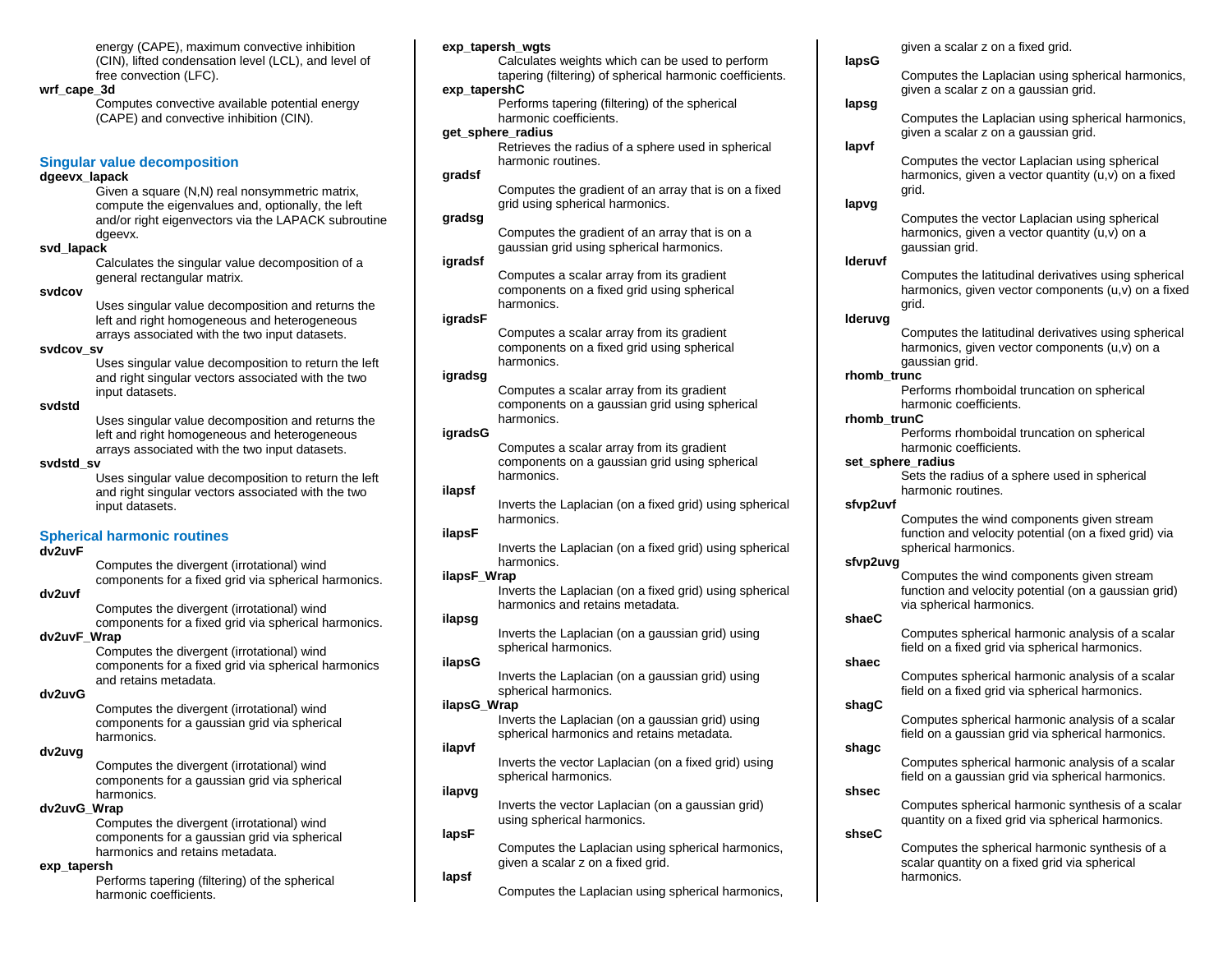**shsgc**

Computes spherical harmonic synthesis of a scalar quantity on a gaussian grid via spherical harmonics.

### **shsgC**

Computes the spherical harmonic synthesis of a scalar quantity on a gaussian grid via spherical harmonics.

## **shsgc\_R42**

Computes spherical harmonic synthesis of a scalar quantity via rhomboidally truncated (R42) spherical harmonic coefficients onto a (108x128) gaussian grid.

## **shsgc\_R42\_Wrap**

Computes spherical harmonic synthesis of a scalar quantity via rhomboidally truncated (R42) spherical harmonic coefficients onto a (108x128) gaussian grid. (creates metadata).

### **tri\_trunC**

Performs triangular truncation on spherical harmonic coefficients.

## **tri\_trunc**

Performs triangular truncation on spherical harmonic coefficients.

## **uv2dvf**

Computes the divergence using spherical harmonics given the u and v wind components on a fixed grid.

### **uv2dvF**

Computes the divergence using spherical harmonics given the u and v wind components on a fixed grid.

## **uv2dvF\_Wrap**

Computes the divergence using spherical harmonics given the u and v wind components on a fixed grid (retains metadata).

## **uv2dvg**

Computes the divergence using spherical harmonics given the u and v wind components on a gaussian grid.

## **uv2dvG**

Computes the divergence using spherical harmonics given the u and v wind components on a gaussian grid.

## **uv2dvG\_Wrap**

Computes the divergence using spherical harmonics given the u and v wind components on a gaussian grid (retains metadata).

## **uv2sfvpF**

Computes the stream function and velocity potential via spherical harmonics given u and v on a fixed grid.

## **uv2sfvpf**

Computes the stream function and velocity potential via spherical harmonics given u and v on a fixed grid.

## **uv2sfvpG**

Computes the stream function and velocity potential via spherical harmonics given u and v on a gaussian grid.

## **uv2sfvpg**

Computes the stream function and velocity potential via spherical harmonics given u and v on a gaussian

## grid.

### **uv2vrdvF**

Computes the vorticity and divergence via spherical harmonics, given the u and v wind components on a fixed arid.

## **uv2vrdvf**

Computes the vorticity and divergence via spherical harmonics, given the u and v wind components on a fixed arid.

## **uv2vrdvg**

Computes the vorticity and divergence via spherical harmonics, given the u and v wind components on a gaussian grid.

## **uv2vrdvG**

Computes the vorticity and divergence via spherical harmonics, given the u and v wind components on a gaussian grid.

## **uv2vrF**

Computes the vorticity via spherical harmonics, given the u and v wind components on a fixed grid.

## **uv2vrf**

Computes the vorticity via spherical harmonics, given the u and v wind components on a fixed grid. **uv2vrF\_Wrap**

> Computes the vorticity via spherical harmonics, given the u and v wind components on a fixed grid (retains metadata).

## **uv2vrG**

Computes the vorticity via spherical harmonics, given the u and v wind components on a gaussian grid.

## **uv2vrg**

Computes the vorticity via spherical harmonics, given the u and v wind components on a gaussian grid.

## **uv2vrG\_Wrap**

Computes the vorticity via spherical harmonics, given the u and v wind components on a gaussian grid (retains metadata).

## **vhaeC**

Computes vector spherical harmonic analysis of vector fields on a fixed grid via spherical harmonics.

## **vhaec**

Computes vector spherical harmonic analysis of vector fields on a fixed grid via spherical harmonics.

## **vhagC**

Computes vector spherical harmonic analysis of vector fields on a gaussian grid via spherical harmonics.

## **vhagc**

Computes vector spherical harmonic analysis of vector fields on a gaussian grid via spherical harmonics.

## **vhseC**

Computes vector spherical harmonic syntheses of vector fields on a fixed grid via spherical harmonics.

## **vhsec**

Computes vector spherical harmonic syntheses of vector fields on a fixed grid via spherical harmonics.

## **vhsgc**

Computes vector spherical harmonic syntheses of vector fields on a gaussian grid via spherical harmonics.

## **vhsgC**

Computes vector spherical harmonic syntheses of vector fields on a gaussian grid via spherical harmonics.

## **vr2uvf**

Computes the rotational wind components via spherical harmonics, given an array containing relative vorticity on a fixed grid.

## **vr2uvF**

Computes the rotational wind components via spherical harmonics, given an array containing relative vorticity on a fixed grid.

## **vr2uvF\_Wrap**

Computes the rotational wind components via spherical harmonics, given an array containing relative vorticity on a fixed grid (retains metadata).

## **vr2uvg**

Computes the rotational wind components via spherical harmonics, given an array containing relative vorticity on a gaussian grid.

## **vr2uvG**

Computes the rotational wind components via spherical harmonics, given an array containing relative vorticity on a gaussian grid.

## **vr2uvG\_Wrap**

Computes the rotational wind components via spherical harmonics, given an array containing relative vorticity on a gaussian grid (retains metadata).

## **vrdv2uvf**

Computes the wind components via spherical harmonics, given vorticity and divergence on a fixed grid.

## **vrdv2uvF**

Computes the wind components via spherical harmonics, given vorticity and divergence on a fixed grid.

## **vrdv2uvg**

Computes the wind components via spherical harmonics, given vorticity and divergence on a gaussian grid.

## **vrdv2uvG**

Computes the wind components via spherical harmonics, given vorticity and divergence on a gaussian grid.

## **Lat/lon functions**

## **add90LatX**

Adds two fake pole points (90S and 90N) to the rightmost dimension of the given data.

## **add90LatY**

Adds two fake pole points (90S and 90N) to the leftmost dimension of the given data.

## **area\_poly\_sphere**

Calculates the area enclosed by an arbitrary polygon on the sphere.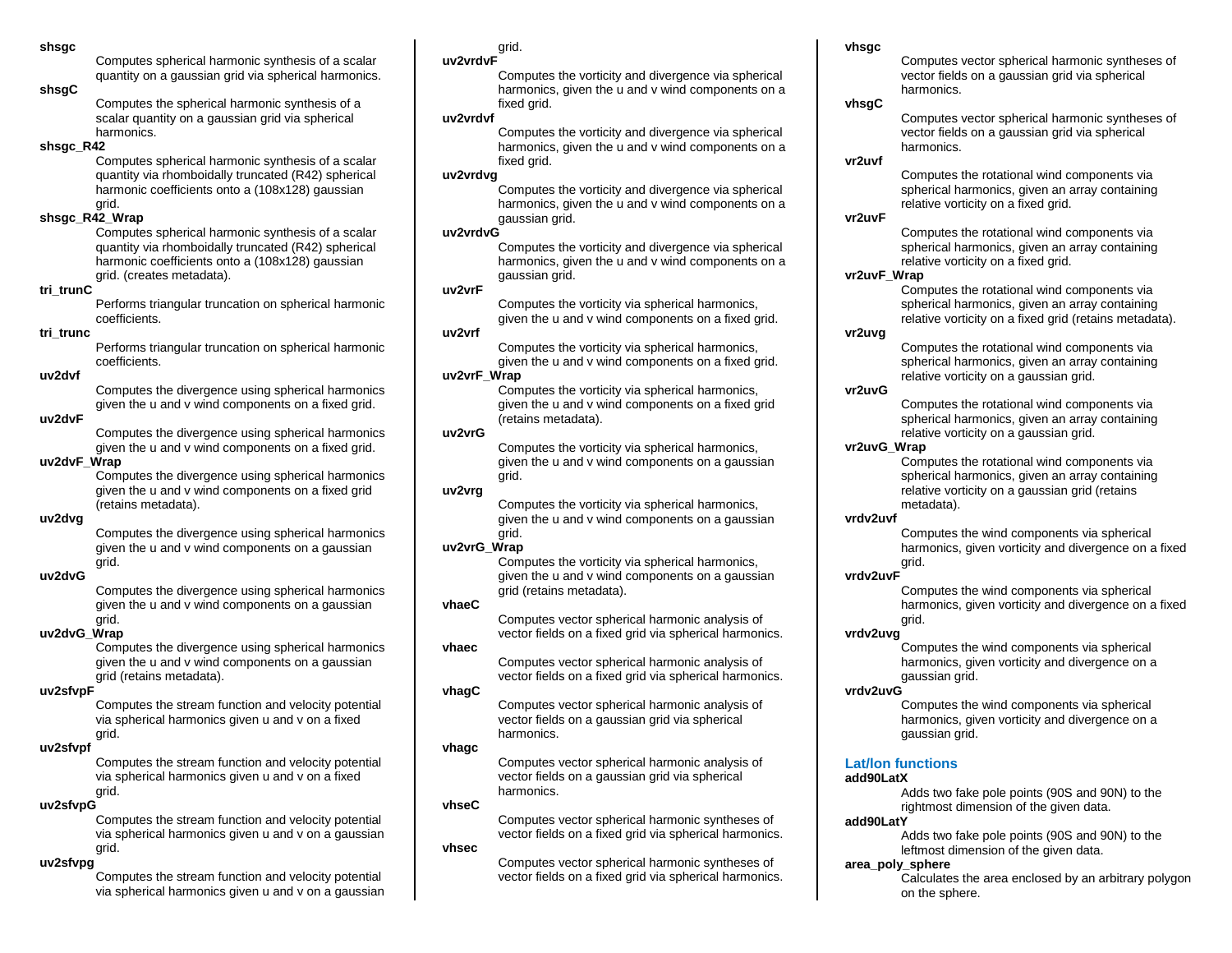### **bin\_avg**

Calculates gridded binned averages and counts onto a rectilinear grid using randomly spaced data.

### **bin\_sum**

Calculates binned sums and counts over multiple invocations of the procedure onto a ectilinear grid.

## **gaus**

Computes gaussian latitudes and weights.

## **gaus\_lobat**

Computes gaussian latitudes and weights using Gauss-Lobatto quadrature.

### **gaus\_lobat\_wgt**

Computes Gauss-Lobatto weights given a onedimensional array of Gauss-Lobatto latitudes.

### **gc\_aangle**

Finds the acute angle between two great circles on the globe.

## **gc\_clkwise**

Tests clockwise/counterclockwise ordering of points on spherical polygon.

## **gc\_dangle**

Finds the directed angle between two great circles having a specified intersection point.

### **gc\_inout**

Determines if a list of lat/lon specified points are inside or outside of spherical lat/lon polygon(s).

### **gc\_latlon**

Finds the great circle distance (true surface distance) between two points on the globe and interpolates points along the great circle.

## **gc\_onarc**

Determines if a point on the globe lies on a specified great circle arc.

### **gc\_pnt2gc**

Finds the angular distance from a point to a great circle.

### **gc\_qarea**

Finds the area of a quadrilateral patch on the unit sphere.

### **gc\_tarea**

Finds the area of a triangular patch on the unit sphere.

### **getind\_latlon2d**

Finds the indices (subscripts) of two-dimensional latitude/longitude arrays closest to a user specified latitude/longitude coordinate pair.

### **landsea\_mask**

Returns a grid that contains a land sea mask given any latitude and longitude array.

#### **latGau**

Generates gaussian latitudes and associated metadata.

### **latGauWgt**

Generates gaussian weights and associated metadata.

## **latGlobeF**

Generates latitudes and associated metadata for a global fixed grid.

### **latGlobeFo**

Generates latitudes and associated metadata for a

### global fixed offset grid.

### **latlon2utm**

Converts from lat/lon to UTM using a specified datum.

### **latRegWgt**

Generates [sin(lat+dlat/2)-sin(lat-dlat/2) weights for equally spaced (regular) global grids that will sum to 2.0.

## **lonFlip**

Reorders an array about the central longitude coordinate variable (rectilinear grids only).

### **lonGlobeF**

Generates longitudes and associated metadata for a global fixed grid.

### **lonGlobeFo**

Generates longitudes and associated metadata for a global fixed offset grid.

## **lonPivot**

Pivots about a user specified longitude (rectilinear grids only).

## **nggcog**

Calculates the latitudes and longitudes of a set of points approximating a circle at a given point on the surface of the globe.

## **niceLatLon2D**

Check two dimensional map coordinates to see if they have a "nice" structure.

## **NormCosWgtGlobe**

Create normalized cosine weights that sum to 2.0. **plt\_pdfxy**

> Creates a nice plot of the joint probability array created by the pdfxy function.

### **region\_ind**

Returns the indices (subscripts) of two-dimensional latitude/longitude arrays that span user specified latitude/longitude boundaries.

## **utm2latlon**

Converts from UTM to lat/lon using a specified datum.

### **wrf\_ij\_to\_ll**

Finds the nearest longitude, latitude locations to the specified model grid indices (i,j).

### **wrf\_ll\_to\_ij**

Finds the nearest model grid indices (i,j) to the specified location(s) in longitude and latitude.

## **wrf\_user\_ij\_to\_ll**

Finds the nearest longitude, latitude locations to the specified model grid indices (i,j).

### **wrf\_user\_ll\_to\_ij**

Finds the nearest model grid indices (i,j) to the specified location(s) in longitude and latitude.

## **Metadata routines**

### **assignFillValue**

Transfers the \_FillValue attribute from one variable to another.

## **copy\_VarAtts**

Copies all of a variable's attributes from one variable to another.

## **copy\_VarCoords**

Copies all named dimensions and coordinate variables from one variable to another.

### **copy\_VarCoords\_1**

Copies all named dimensions and coordinate variables from one variable to another except for the rightmost dimension.

### **copy\_VarCoords\_2**

Copies all named dimensions and coordinate variables from one variable to another except for the rightmost two dimensions.

## **copy\_VarMeta**

Copies all attributes, named dimensions and coordinate variables from one variable to another.

## **default\_fillvalue**

Returns the default missing value for the given variable type.

## **delete\_VarAtts**

Deletes one or more attributes associated with a variable.

### **getFillValue**

Retrieves the FillValue of a variable, if present.

### **getvaratts**

Returns a list of attribute names for the given variable or file pointer.

### **getvardims**

Returns a list of dimension names for the given variable.

### **getVarFillValue**

Retrieves the missing value of a variable, otherwise, it returns the default FillValue.

### **isatt**

**isdim**

Returns logical values indicating whether the given attributes are attached to the given variable.

Returns True if variable dimensions are defined in

Returns True if variable dimensions have names in

Returns True if the given dimension name is defined

Assigns given named dimensions, long name, and

Sets the default missing value for the given variable

Calculates the atmosphere's relative angular

Returns True for every element of the input that

Returns True for every input string that is a coordinate variables of the given variable.

the given variable.

contains a missing value.

as unlimited on the given file.

units to the input variable.

given variable.

### **iscoord**

**isdimnamed**

**ismissing**

**isunlimited**

**nameDim**

**set\_default\_fillvalue**

**Meteorology angmom\_atm**

type.

momentum.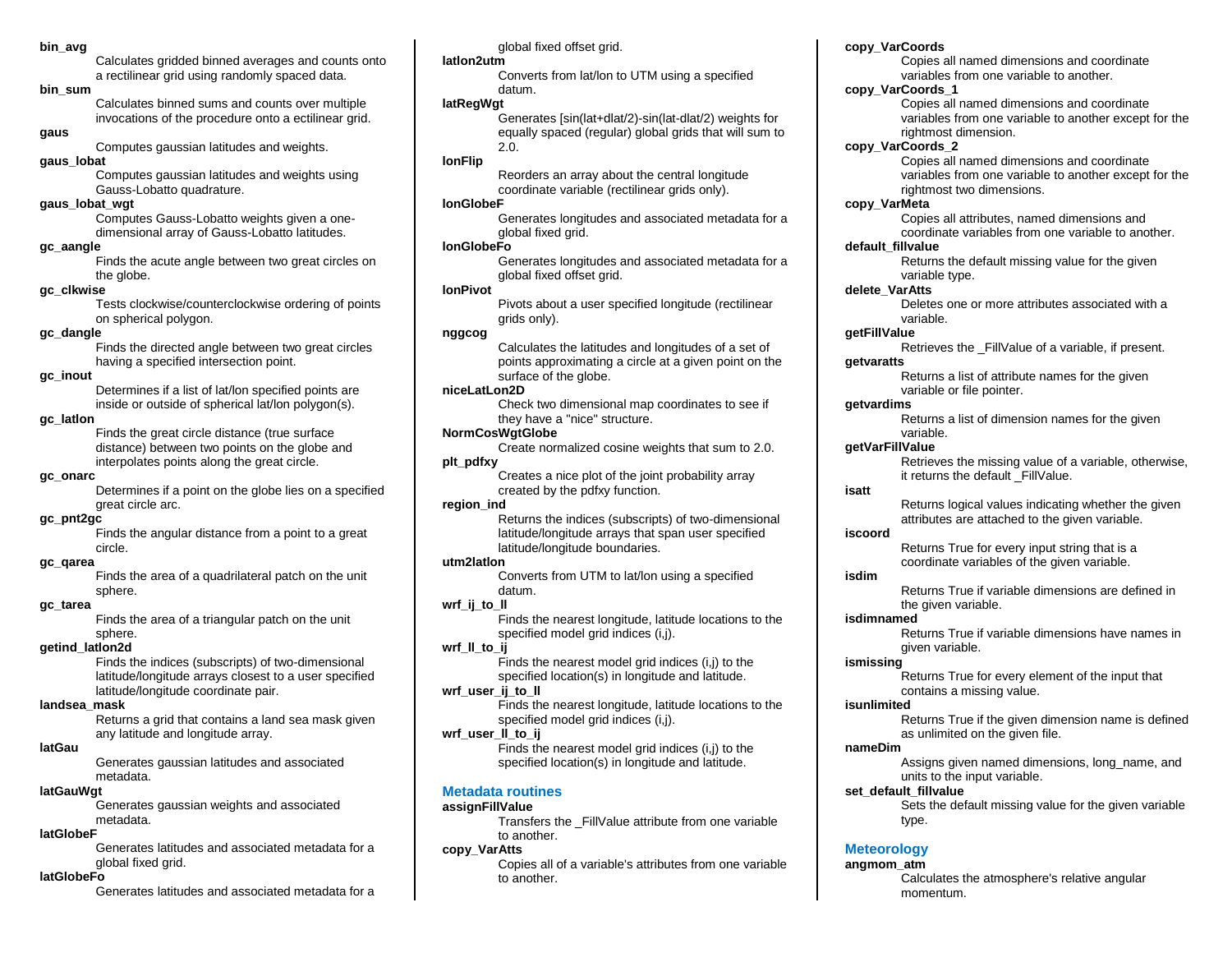#### **dewtemp\_trh**

Calculates the dew point temperature given temperature and relative humidity.

### **fluxEddy**

Calculates time averaged eddy flux quantities.

### **hydro**

Computes geopotential height using the hydrostatic equation.

## **hyi2hyo**

Interpolates from data on one set of hybrid levels to another set of hybrid levels.

### **hyi2hyo\_Wrap**

Interpolates from data on one set of hybrid levels to another set of hybrid levels and preserves metadata.

## **kf\_filter**

Extract equatorial waves by filtering in the Wheeler-Kiladis wavenumber-frequency domain.

#### **lclvl**

Calculates the pressure of the lifting condensation level.

### **mixhum\_ptd**

Calculates the mixing ratio or specific humidity given pressure and dew point temperature.

### **mixhum\_ptrh**

Calculates the mixing ratio or specific humidity given pressure, temperature and relative humidity.

### **omega\_to\_w**

Convert omega vertical velocity (Pa/s) to (m/s).

### **prcwater\_dp**

Computes column precipitable water of the rightmost dimension.

### **pres2hybrid**

Interpolates data on constant pressure levels to hybrid levels.

### **pres2hybrid\_Wrap**

Interpolates data on constant pressure levels to hybrid levels and retains metadata.

### **pres\_sigma**

Calculates the pressure at specified sigma levels.

### **pslec**

Computes sea level pressure from CCM/CAM hybrid model variables using the ECMWF formulation.

### **pslhor**

Computes sea level pressure from CCM/CAM hybrid model variables using the ECMWF formulation and Trenberth's horizontal correction.

### **pslhyp**

Computes sea level pressure using the hypsometric equation.

#### **rdsstoi**

Reads weekly/monthly compocp site and climatology grids.

## **relhum**

Calculates relative humidity given temperature, mixing ratio, and pressure.

### **relhum\_ttd**

Calculates relative humidity given temperature and dew point temperature.

### **stdatmus\_p2tdz**

Calculates the corresponding temperature, density,

and height based on the 1976 U.S. standard atmosphere, given the pressure.

## **stdatmus\_z2tdp**

Calculates the corresponding temperature, density, and pressure based on the 1976 U.S. standard atmosphere, given the height.

## **uv2dv\_cfd**

Computes divergence using centered finite differences.

## **uv2vr\_cfd**

Computes relative vorticity using centered finite differences.

## **vibeta**

Performs vertical integration using beta factors.

## **w\_to\_omega**

Convert vertical velocity with units (m/s) to Pa/s. **wind\_component**

Calculate zonal and meridional wind components from wind speed and wind direction.

## **wind\_direction**

Calculate meteorological wind direction from zonal and meridional wind components.

### **z2geouv**

Computes the geostrophic zonal and meridional wind components using geopotential height on isobaric levels (rectilinear grid only).

### **zonal\_mpsi**

Computes a zonal mean meridional stream function. **zonal\_mpsi\_Wrap**

Computes a zonal mean meridional stream function and retains metadata.

## **Climatology**

### **calcDayAnomTLL**

Calculates daily anomalies from a daily data climatology.

## **calcMonAnomLLLT**

Calculates monthly anomalies by subtracting the long term mean from each point (lev,lat,lon,time version)

### **calcMonAnomLLT**

Calculates monthly anomalies by subtracting the long term mean from each point (lat,lon,time version)

## **calcMonAnomTLL**

Calculates monthly anomalies by subtracting the long term mean from each point (time,lat,lon version)

## **calcMonAnomTLLL**

Calculates monthly anomalies by subtracting the long term mean from each point: (time,lev,lat,lon) version.

#### **clmDayTLL**

Calculates long term daily means (daily climatology) from daily data.

### **clmDayTLLL**

Calculates long term daily means (daily climatology) from daily data.

## **clmMon2clmDay**

Create a daily climatology from a monthly climatology.

### **clmMonLLLT**

Calculates long term monthly means (monthly climatology) from monthly data: (lev,lat,lon,time) version.

#### **clmMonLLT**

Calculates long term monthly means (monthly climatology) from monthly data (lat,lon,time version)

## **clmMonTLL**

Calculates long term monthly means (monthly climatology) from monthly data: (time,lat,lon) version

## **clmMonTLLL**

Calculates long term monthly means (monthly climatology) from monthly data: (time,lev,lat,lon) version

### **month\_to\_season**

Computes a user-specified three-month seasonal mean (DJF, JFM, FMA, MAM, AMJ, MJJ, JJA, JAS, ASO, SON, OND, NDJ).

### month\_to\_season12

Computes three-month seasonal means (DJF, JFM, FMA, MAM, AMJ, MJJ, JJA, JAS, ASO, SON, OND, NDJ).

**month\_to\_seasonN**

Computes a user-specified list of three-month seasonal means (DJF, JFM, FMA, MAM, AMJ, MJJ, JJA, JAS, ASO, SON, OND, NDJ).

### **rmAnnCycle1D**

Removes annual cycle from a one-dimensional time series.

### **rmMonAnnCycLLLT**

Removes the annual cycle from "monthly" data. **rmMonAnnCycLLT**

Removes the annual cycle from "monthly" data.

## **rmMonAnnCycTLL**

**smthClmDayTLLL**

**stdMonLLLT**

**stdMonLLT**

**stdMonTLL**

**stdMonTLLL**

**pop\_remap**

**Oceanography depth\_to\_pres**

**mixed\_layer\_depth**

construction.)

Removes the annual cycle from "monthly" data. **smthClmDayTLL**

> Calculates a smooth mean daily annual cycle for an array nominally dimensioned (Time,Lat,Lon).

> Calculates a smooth mean daily annual cycle for an array nominally dimensioned (Time,Level,Lat,Lon).

Calculates standard deviations of monthly means.

Calculates standard deviations of monthly means.

Calculates standard deviations of monthly means.

Calculates standard deviations of monthly means.

Calculates a quantity derived from the Potential Density of significance. (Documentation under

Regrids a POP ocean model grid to another grid.

Convert ocean depth to pressure.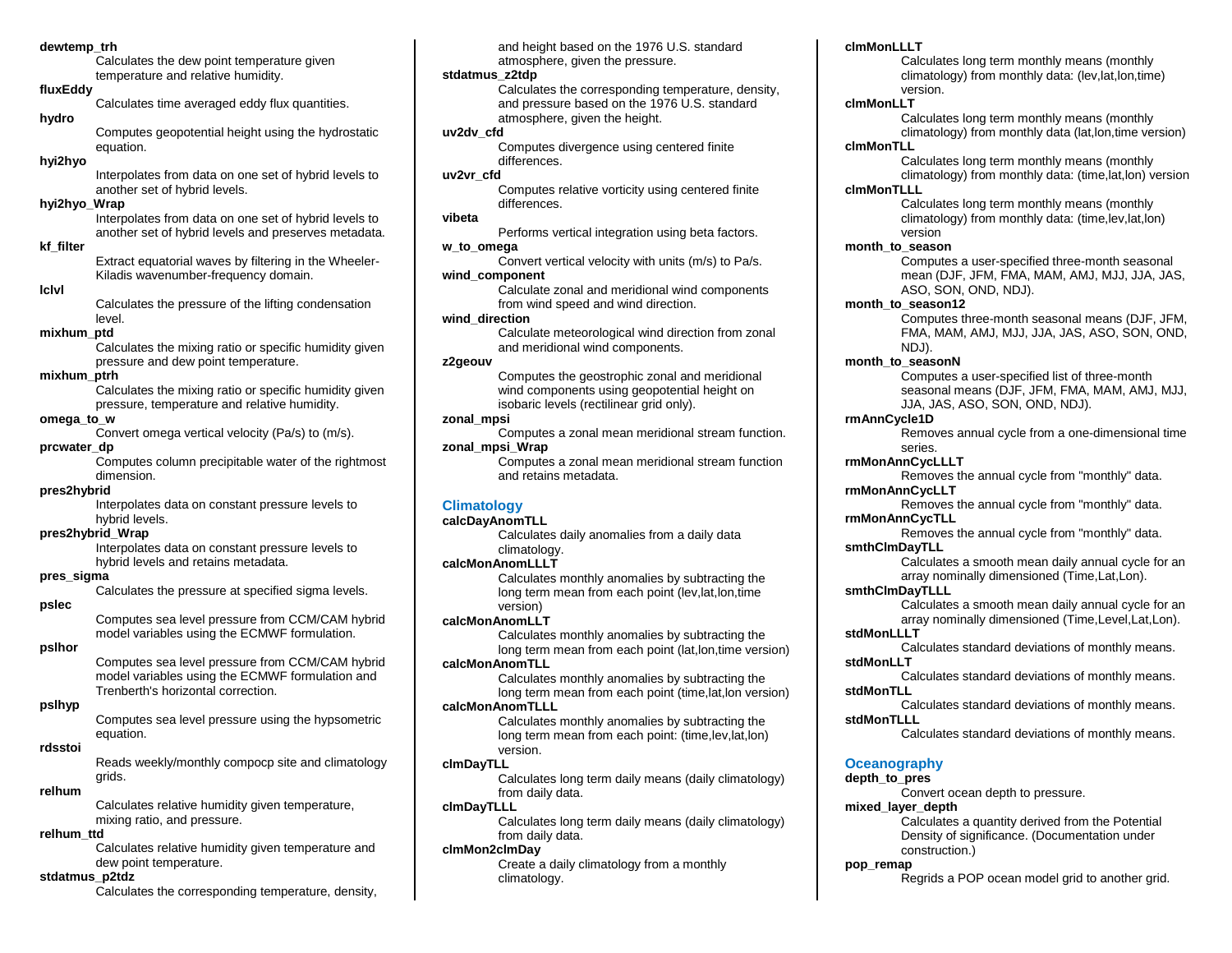### **PopLatLon**

Regrids a scalar variable on a POP grid to a lat/lon grid or vice-versa.

### **PopLatLonV**

Converts vectors on a POP grid to a lat/lon grid and vice-versa.

### **potmp\_insitu\_ocn**

Calculate seawater potential temperature at an arbitrary reference pressure given insitu temperature, salinity and depth.

### **rho\_mwjf**

Computes ocean water density given a specified range for potential temperature (deg Celisus) and salinity (psu).

## **CESM**

### **angmom\_atm**

Calculates the atmosphere's relative angular momentum.

## **band\_pass\_area\_time**

Create a time series of area averages; band pass filter the resulting area averaged time series and calculate other statistics.

## **band\_pass\_area\_time\_plot**

Generate a plot using the output from band pass area time.

## **band\_pass\_hovmueller**

Create a band-pass filtered time series suitable for a time vs longitude (Hovmueller) plot.

### **band\_pass\_hovmueller\_plot**

Generate a plot using the output from band pass hovmueller.

### **band\_pass\_latlon\_time**

Create band-pass filtered series at each lat/lon grid point.

### **band\_pass\_latlon\_time\_plot**

Generate a plot using the output from band\_pass\_latlon\_time.

## **cz2ccm**

Computes geopotential height in hybrid coordinates.

## **decomposeSymAsym**

Decompose a variable which is symmetric about the equator into symmetric and asymmetric parts.

## **depth\_to\_pres**

Convert ocean depth to pressure.

## **dpres\_hybrid\_ccm**

Calculates the pressure differences of a hybrid coordinate system.

### **dpres\_plevel**

Calculates the pressure layer thicknesses of a constant pressure level coordinate system.

### **dpres\_plevel\_Wrap**

Calculates the pressure layer thicknesses of a constant pressure level coordinate system.

### **dz\_height**

Calculates the height layer thicknesses at each grid point over varying surface terrain.

## **kf\_filter**

Extract equatorial waves by filtering in the Wheeler-Kiladis wavenumber-frequency domain.

### **mixed\_layer\_depth**

Calculates a quantity derived from the Potential Density of significance. (Documentation under construction.)

### **mjo\_cross**

Calculate space-time cross spectrum over multiple segments.

## **mjo\_cross\_coh2pha**

Calculate space-time coherence-squared and phase using the array returned by mjo\_cross\_segment .

## **mjo\_cross\_plot**

Plot coherence-squared and phase spectra as returned by mio\_cross.

## **mjo\_cross\_segment**

Calculate space-time cross spectrum for a single time segment.

## **mjo\_phase\_background**

Plot background for MJO phase-space diagram.

## **mjo\_space\_time\_cross**

Calculate space-time cross spectrum over multiple segments.

### **mjo\_spectra**

Driver to calculate and plot seasonal spectra via segment averaging as defined by the US-CLIVAR MJO diagnostics website .

### **mjo\_spectra\_season**

Calculates seasonal spectra via segment averaging as defined by the US-CLIVAR MJO diagnostics website .

### **mjo\_wavenum\_freq\_season**

Calculates wavenumber-frequency spectar via seasonal averaging as defined by the US-CLIVAR MJO diagnostics website .

## **mjo\_wavenum\_freq\_season\_plot**

Plot wavenumber-frequency spectra as returned by mio\_wavenum\_freq\_season.

### **mjo\_xcor\_lag\_ovly**

Plot lagged cross-correlations as returned by mio xcor lag season.

### **mjo\_xcor\_lag\_ovly\_panel**

Plot lagged cross-correlations as returned by mjo\_xcor\_lag\_season as panels.

### **mjo\_xcor\_lag\_season**

Calculates lagged correlations between a reference series and gridded data as specified by the US-CLIVAR MJO diagnostics website .

## **moc\_globe\_atl**

Facilitates calculating the meridional overturning circulation for the globe and Atlantic.

### **omega\_ccm**

Calculates omega [vertical pressure velocity] using the model diagnostic method.

## **omega\_ccm\_driver**

Computes vertical pressure velocity [omega] via model diagnostic code.

## **pop\_remap**

Regrids a POP ocean model grid to another grid. **PopLatLon**

Regrids a scalar variable on a POP grid to a lat/lon grid or vice-versa.

## **PopLatLonV**

Converts vectors on a POP grid to a lat/lon grid and vice-versa.

### **potmp\_insitu\_ocn**

Calculate seawater potential temperature at an arbitrary reference pressure given insitu temperature, salinity and depth.

### **pres\_hybrid\_ccm**

Calculates pressure at the hybrid levels.

## **resolveWavesHayashi**

Reorder the complex coefficients returned by cfftf to resolve the progressive and retrogressive waves.

### **vinth2p**

Interpolates CAM (Community Atmosphere Model) hybrid coordinates to pressure coordinates.

## **vinth2p\_ecmwf**

Interpolates CESM hybrid coordinates to pressure coordinates but uses an ECMWF formulation to extrapolate values below ground.

### **vinth2p\_ecmwf\_nodes**

Interpolates CESM hybrid coordinates to pressure coordinates but uses an ECMWF formulation to extrapolate values below ground.

### **vinth2p\_nodes**

Interpolates CESM hybrid coordinates to pressure coordinates on an unstructured grid.

### **vintp2p\_ecmwf**

Interpolates data at multidimensional pressure levels to constant pressure coordinates and uses an ECMWF formulation to extrapolate values below ground.

**wgt\_vert\_avg\_beta**

Computes weighted vertical average or sum using pressure thickness and beta factors.

### **wgt\_volave\_ccm**

Calculates the volume average of a quantity from the CCM using weights.

### **wgt\_volrmse\_ccm**

**wkSpaceTime\_cam**

**curvilinear\_to\_SCRIP**

SCRIP file.

generator. **ESMF\_regrid\_with\_weights**

ESMF software. **ESMF\_regrid\_gen\_weights**

lat/lon grid to another.

**ESMF**

**ESMF\_regrid**

Calculates a weighted volume root-mean-squaredifference between two variables from the CCM. **wkSpaceTime**

Calculates Wheeler-Kiladis space-time spectra.

Writes the description of a curvilinear grid to a

Regrids data from one lat/lon grid to another, using

Writes a weight file using the offline ESMF weight

Using the provided weight file, regrids data from one

a generic CAM interface.

Calculates Wheeler-Kiladis space-time spectra using